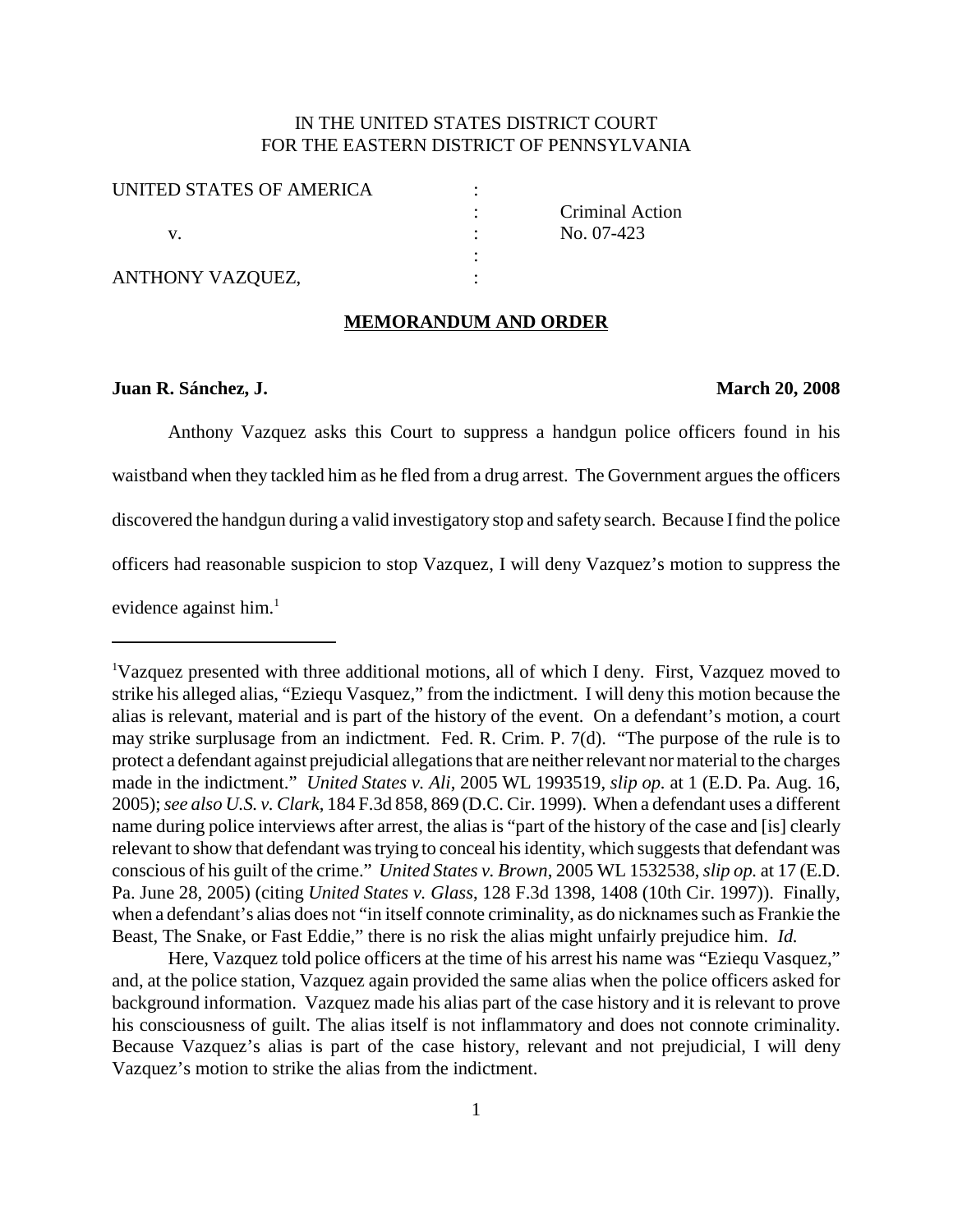## **FINDINGS OF FACT**

I make the following findings of fact:

1. On May 2, 2007, Officer Melvin Floyd and his partner, Officer Brian Kensey, of the Philadelphia Police Department's Narcotics Strike Force Unit, along with 10 to 15 back-up officers, set up surveillance for drug activity in the area of Reese and Indiana Streets in Philadelphia.

2. In Officer Floyd's 10 years with the Philadelphia Police Department and six years in the Narcotics Strike Force, the vicinity of Reese and Indiana Streets has been known as a high crime area because of narcotics trafficking.

3. During surveillance, Officer Floyd observed two men exchange small vials for money with various individuals. According to Officer Floyd, these transactions were consistent with narcotics transactions he has observed in the past.

4. During the surveillance, Officer Floyd witnessed five separate transactions in which individuals approached the two men, engaged in brief conversation with them and handed money to them. Then, one of the men would walk to an open lot on the corner of Reese and Indiana Streets, pick up a bag, remove small objects from the bag and hand the small objects to the individual who had exchanged the money.

5. Officer Floyd radioed a description of each customer to the back-up officers, located in a two to three block radius of the intersection.

Second, Vazquez moved to dismiss the indictment for lack of federal subject matter jurisdiction on the ground Congress lacked authority to promulgate the felon in possession statute, 18 U.S.C. § 922(g), pursuant to the Commerce Clause. I will deny this motion because the Third Circuit expressly rejected it in *United States v. Singletary*, 268 F.3d 196, 205 (3d Cir. 2001).

Finally, Vazquez's motion to compel the Government to provide reasonable written notice of intent to introduce Rule 404(b) evidence at trial is moot because the Government has filed a Motion in Limine pursuant to Rule 404(b) in a timely manner before trial.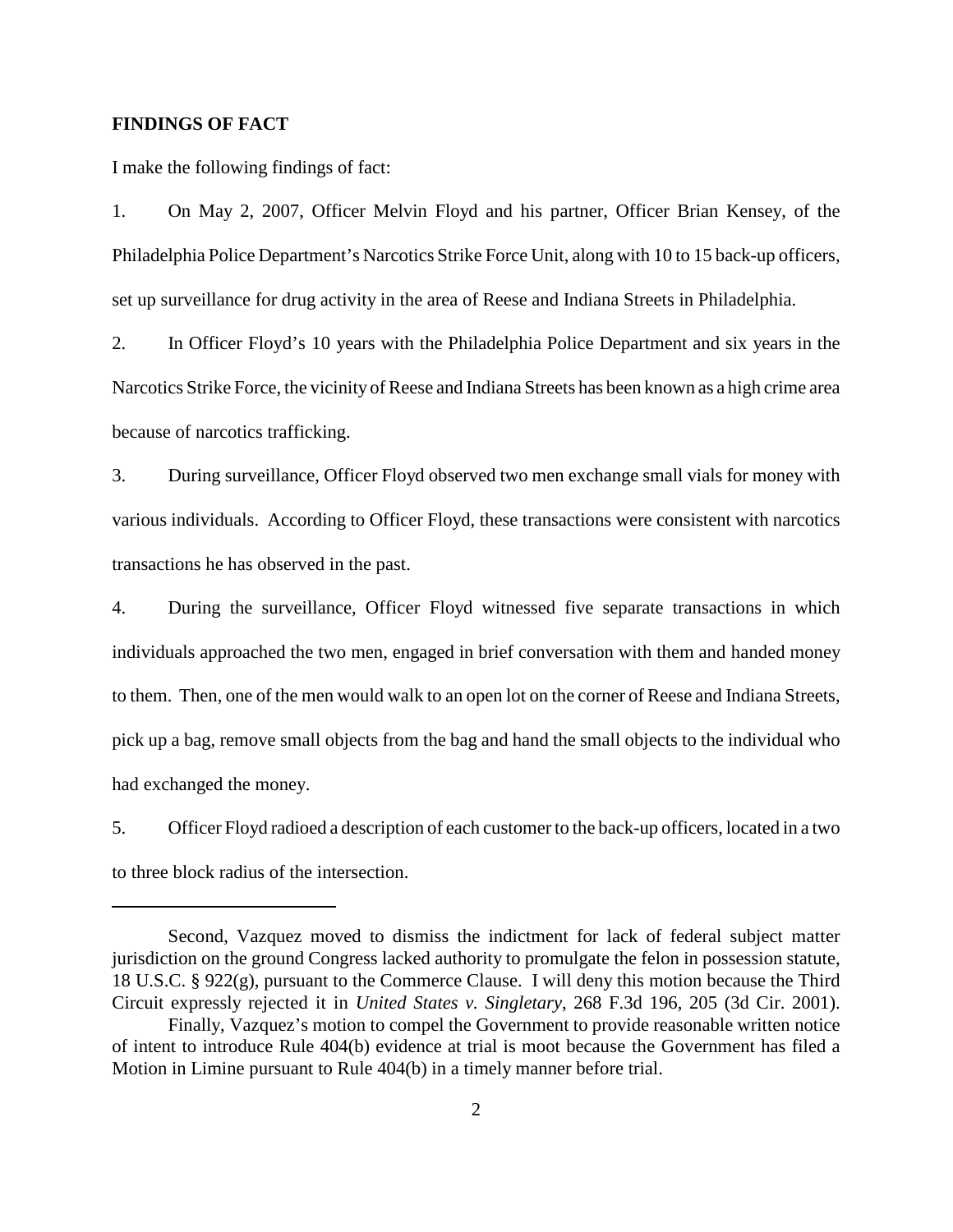6. Specifically, Officer Floyd described each buyer in terms of race, gender, clothing, color and make of the vehicle, if applicable, and the direction the buyer was headed either on foot or by vehicle.

7. The closest officers would stop each buyer.

8. The back-up officers always notified Officer Floyd whether they succeeded in stopping the buyers and whether they recovered any narcotics.

9. That evening, the back-up officers successfully stopped all five observed buyers and recovered narcotics on each of them.

10. At approximately 10:45 p.m., Officer Floyd observed Vazquez approach the dealers on the corner of Reese and Indiana Streets. Vazquez engaged in a brief conversation with the dealers before handing money to them.

11. Consistent with the five narcotics transactions Officer Floyd previously observed during the surveillance, one of the dealers walked to the empty lot, picked up a bag from inside of the wall, took out small objects from the bag and handed those objects to Vazquez.

12. Vazquez then left the area in a grey vehicle.

13. Officer Floyd radioed a description of Vazquez and the grey vehicle to the back-up officers. Specifically, Officer Floyd told the back-up officers Vazquez was wearing a white t-shirt, blue jeans, and entered the back seat of a grey vehicle heading west on Indiana Street.

14. Officer Michael Harrison, a member of the Narcotics Strike Force for 10 years, worked as a back-up officer on the evening of May 2, 2007.

15. At approximately 10:50 p.m. Officer Harrison received a radio broadcast from Officer Floyd that a male wearing a white t-shirt and blue jeans had just purchased narcotics and was traveling in

3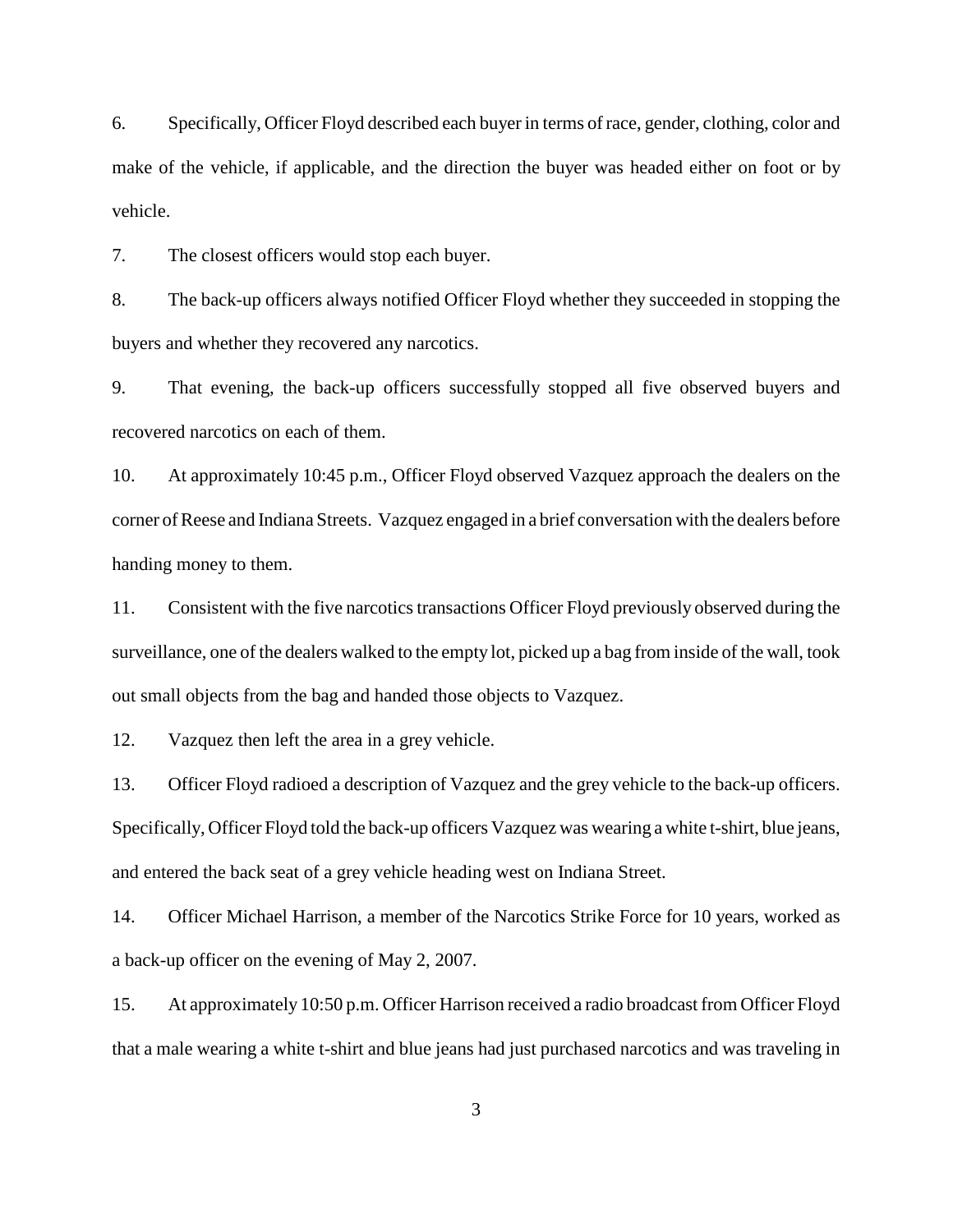a grey vehicle westbound on Indiana Street.

16. Officer Harrison, located two blocks from the surveillance, stopped the grey vehicle at Ninth and Indiana Streets. He saw Vazquez sitting in the backseat, called him out of the car and told him to put his hands on the car.

17. As soon as Officer Harrison touched Vazquez's shoulders to attempt a safety pat down search, Vazquez took off running east on Indiana Street and tossed an object on the ground.

18. Officer Harrison and his partner, Officer Michael Jones, chased Vazquez down the street.

19. Officers Floyd and Kensey then came onto the scene to assist. All four officers attempted to stop Vazquez, however, Vazquez did not comply with verbal and physical commands to put his hands behind his back.

20. Once apprehended on the 800 block of Indiana Street, the four officers struggled with Vazquez for approximately two to three minutes as he swung and flailed his arms.

21. As the officers took Vazquez to the ground, Officer Harrison heard Officer Kensey shout "gun" when he spotted a handgun in Vazquez's waistband.

22. The officers turned Vazquez over and recovered the handgun.

23. After the officers secured Vazquez, Officer Harrison went over to where Vazquez threw the object and recovered a clear jar with a green cap, later determined to contain PCP.

24. Vazquez told Officer Harrison his namewas "Eziequ Vasquez" when Officer Harrison asked for background information. Officer Harrison also wrote this name on the property receipt forms for the handgun and the narcotics.

#### **DISCUSSION**

Vazquez challenges evidence of the handgun the officers recovered in his waistband. He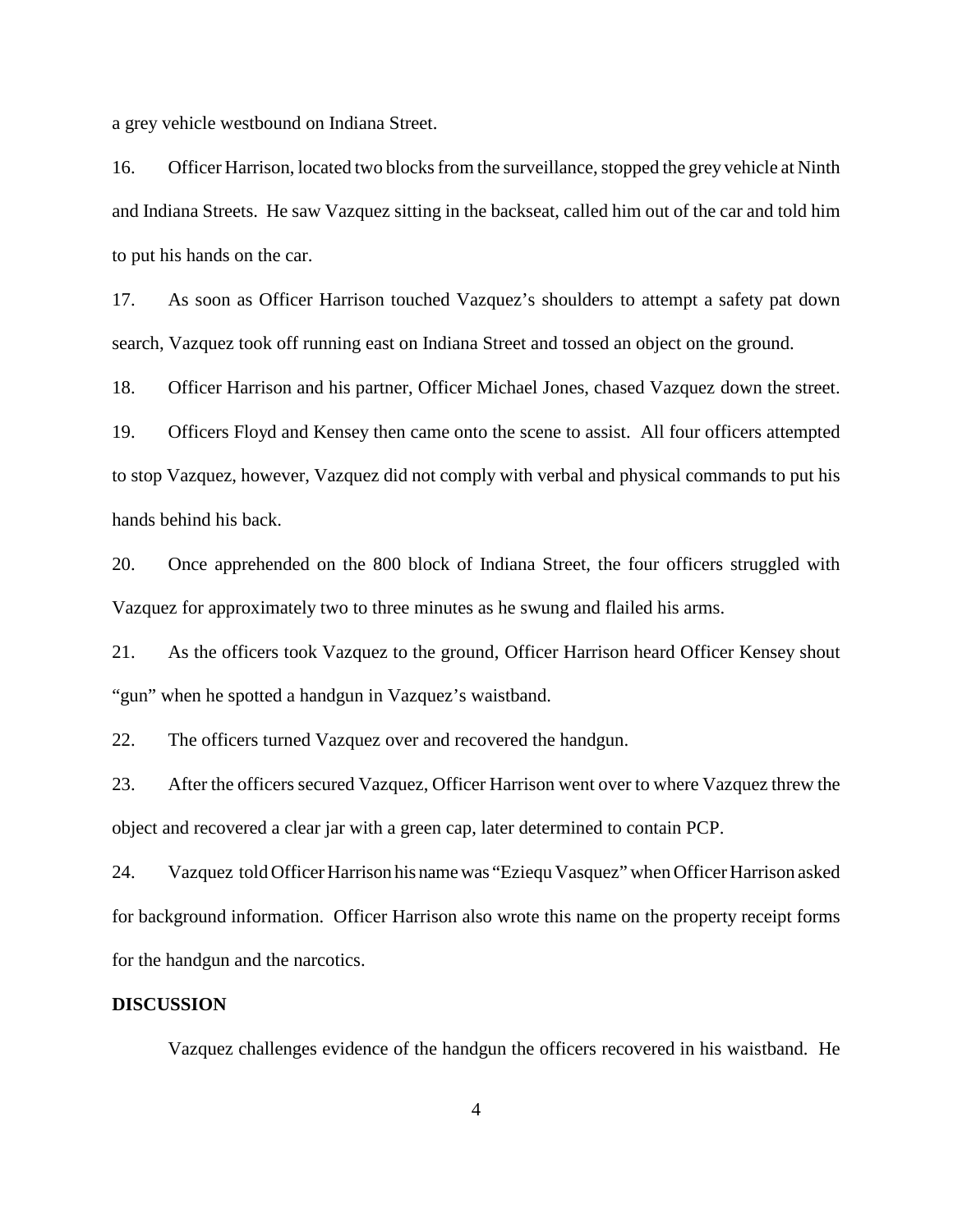argues the officers lacked reasonable suspicion to stop the grey vehicle in which he was traveling. A police officer must have a reasonable, articulable suspicion criminal activity is afoot prior to an investigatory stop. *United States v. Goodrich*, 450 F.3d 552, 559 (3d Cir. 2006) (citing *Terry v. Ohio*, 392 U.S. 1, 30 (1968)); *United States v. Delfin-Colina*, 464 F.3d 392, 397 (3d Cir. 2006) (requiring police officers have reasonable suspicion to conduct traffic stops). In evaluating the police officer's decision to stop individuals suspected of engaging in criminal activity, the Court must consider the "totality of the circumstances," specifically the trained and experienced officer's observation and articulation of objective facts. *Id.* at 560-51. When an investigatory stop is based upon information received in a police radio bulletin, "[a] finding of reasonable suspicion to justify [a] stop require[s] the presentation of evidence by the government that the officer who issued the radio bulletin had reasonable suspicion, not simply that it was reasonable for the arresting officer to have relied on the bulletin." *United States v. Coward*, 296 F.3d 176, 180 (3d Cir. 2002) (citing *United States v. Hensley*, 469 U.S. 221 (1985)). Further, during an investigatory stop, law enforcement "may conduct a carefully limited search of the outer clothing of such persons in an attempt to discover weapons which might be used to assault [the officer]." *Terry*, 392 U.S. at 21.

I find Officer Floyd, who issued the radio bulletin, had more than reasonable suspicion to stop Vazquez. Officer Floyd, an experienced officer with the Narcotics Strike Force, witnessed Vazquez approach two drug dealers in a high crime area known for its narcotics trafficking, hand the dealers money, and receive a small object in return. At the time Vazquez engaged in this transaction, Officer Floyd had already observed five other individuals engage in similar transactions. When he was observing Vazquez, Officer Floyd knew the back-up officers successfully stopped all five buyers he described via police radio and found narcotics on all of them. After observing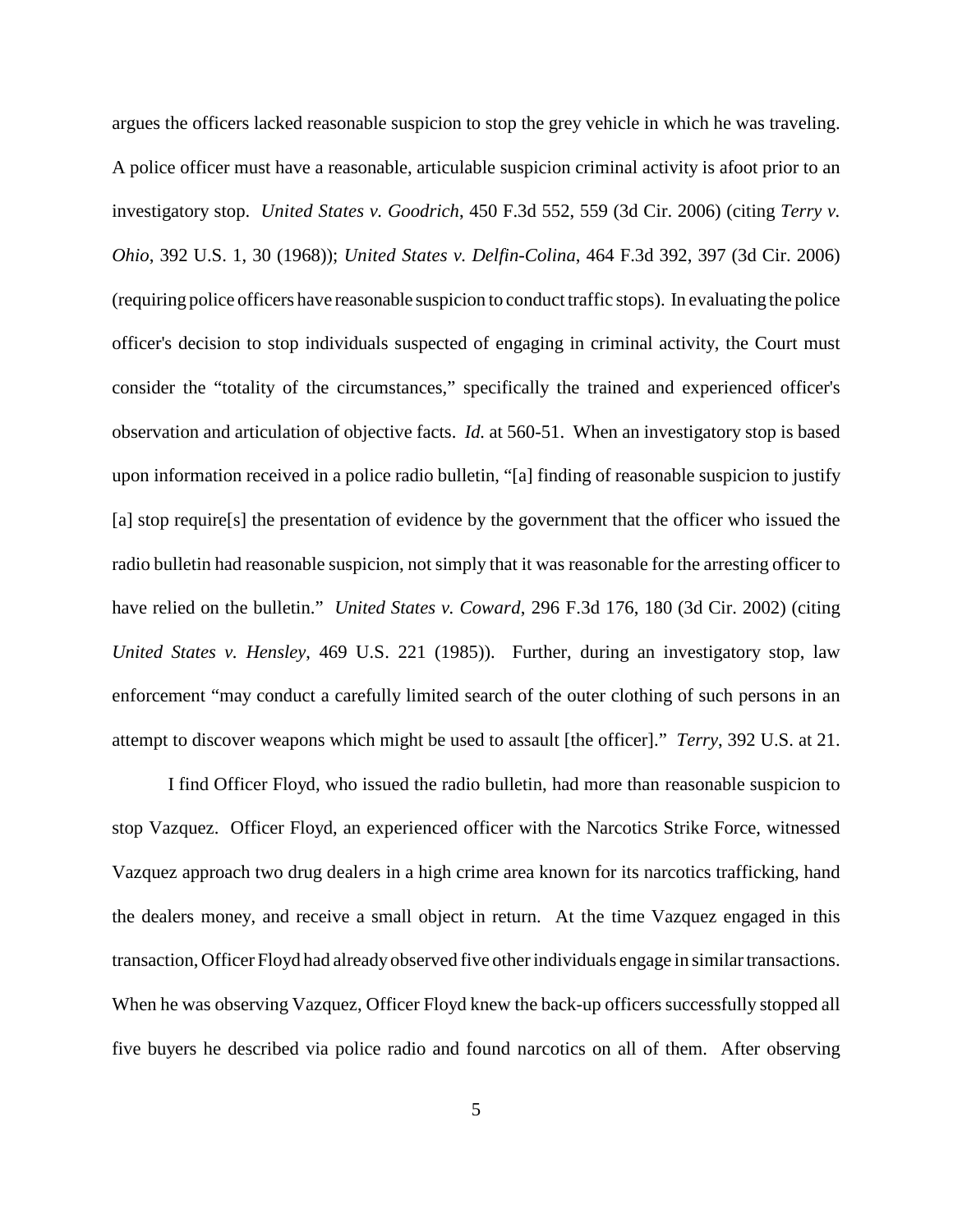Vazquez, Officer Floyd informed the back-up officers via police radio he witnessed Vazquez engage in a narcotics transaction and provided them with a detailed description of Vazquez's clothing, the color of the vehicle he entered, and the direction it headed. Officer Floyd's articulated description of Vazquez, the vehicle, and the transaction constitute sufficient objective facts to provide reasonable suspicion to stop Vazquez. Because I find Officer Floyd possessed a reasonable, articulable suspicion Vazquez engaged in criminal activity when he issued the radio bulletin, the investigatory stop was reasonable under *Terry*.

## **CONCLUSIONS OF LAW**

1. The initial traffic stop on May 2, 2007 did not violate the Fourth Amendment's prohibition on unreasonable searches and seizures because Officer Floyd articulated a reason to believe Vazquez purchased narcotics from two drug dealers. *Coward*, 296 F.3d at 180.

2. Because Officer Floyd possessed a reasonable suspicion justifying a stop, Officer Harrison could rely on Officer Floyd'sradio bulletin describing Vazquez to support the traffic stop. *Hensley*, 469 U.S. at 232-33.

3. Because the traffic stop was legal, Officer Harrison was permitted to conduct a safety pat down of Vazquez. *Terry*, 392 U.S. at 21.

4. None of the evidence against Vazquez was seized in a manner offensive to the Fourth Amendment.

5. Therefore, I enter the following: